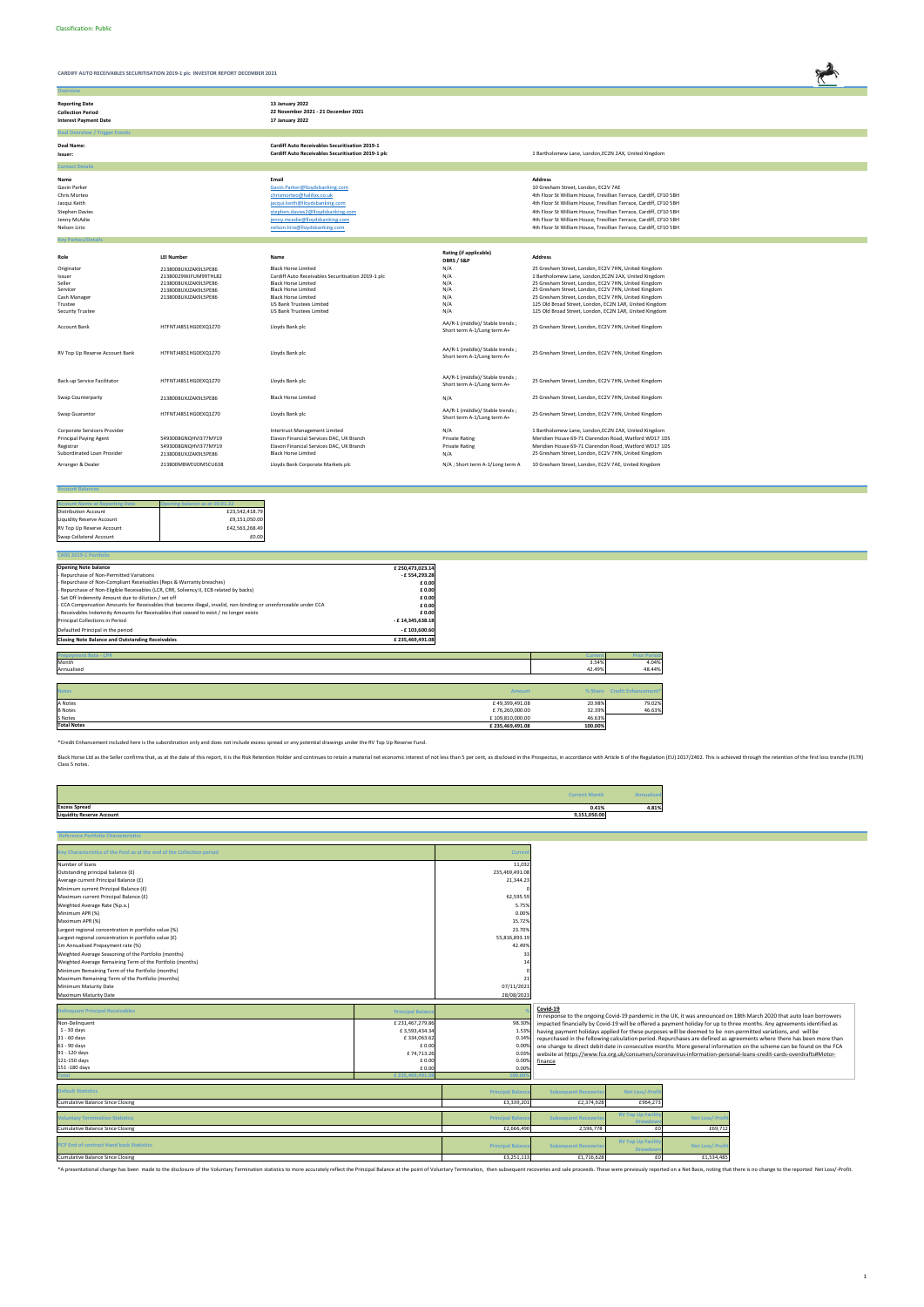**Blackhorse Portfolio Data - Stratification Tables Unaudited Stratification Tables as at 21 December 2021**

|                                                        |                                | <b>Current Period</b> |                            |                  |                     |
|--------------------------------------------------------|--------------------------------|-----------------------|----------------------------|------------------|---------------------|
| <b>Contract Type</b>                                   | Number                         | $\frac{9}{6}$         | Value (GBP)                | $\frac{9}{6}$    | <b>Balloon Amou</b> |
| Personal Contract Purchase (PCP)                       | 11,032                         | 100.00%               | 235,469,491                | 100.00%          | 192,519,496         |
|                                                        | 11,032                         | 100.00                | 235,469,491                | 100.00           |                     |
| <b>Finance Type</b>                                    |                                | <b>Current Period</b> |                            |                  |                     |
|                                                        | <b>Number</b><br>6,986         | 63.32%                | Value (GBP)<br>180,984,819 | 76.86%           |                     |
| New Cars<br>Used Cars                                  | 4,046                          | 36.68%                | 54,484,673                 | 23.14%           |                     |
| <b>TOTAL</b>                                           | 11,032                         | 100.00                | 235,469,491                | 100.00           |                     |
|                                                        |                                | <b>Current Period</b> |                            |                  |                     |
| <b>Geographic Distribution</b>                         | <b>Number</b>                  | %                     | <b>Value (GBP)</b>         |                  |                     |
| <b>GREATER LONDON</b>                                  | 1,154                          | 10.46%                | 28,780,841                 | 12.22%           |                     |
| <b>SOUTH EAST</b><br>SOUTH WEST                        | 2,559<br>1,153                 | 23.20%<br>10.45%      | 55,816,893<br>21,934,218   | 23.70%<br>9.32%  |                     |
| <b>EAST ANGLIA</b>                                     | 387                            | 3.51%                 | 7,687,521                  | 3.26%            |                     |
| <b>EAST MIDLANDS</b>                                   | 689                            | 6.25%                 | 14,749,042                 | 6.26%            |                     |
| <b>WEST MIDLANDS</b>                                   | 1,517                          | 13.75%                | 33,111,719                 | 14.06%           |                     |
| <b>NORTHERN</b><br><b>NORTH WEST</b>                   | 709<br>1,397                   | 6.43%<br>12.66%       | 14,103,239<br>28,800,017   | 5.99%<br>12.23%  |                     |
| YORKSHIRE & HUMBERSIDE                                 | 1,047                          | 9.49%                 | 22,418,780                 | 9.52%            |                     |
| SCOTLAND                                               | $\overline{4}$                 | 0.04%                 | 106,188                    | 0.05%            |                     |
| WALES<br><b>OTHER</b>                                  | 415<br>1                       | 3.76%<br>0.01%        | 7,941,365<br>19,669        | 3.37%<br>0.01%   |                     |
| <b>TOTAL</b>                                           | 11,032                         | .00.00                | 235,469,491                | 100.00           |                     |
|                                                        |                                |                       |                            |                  |                     |
| <b>Vehicle Make</b>                                    | <b>Number</b>                  | <b>Current Period</b> | <b>Value (GBP)</b>         |                  |                     |
| <b>LAND ROVER</b>                                      | 5,031                          | 45.60%                | 142,155,988                | 60.37%           |                     |
| <b>JAGUAR</b>                                          | 2,677                          | 24.27%                | 58,940,616                 | 25.03%           |                     |
| MERCEDES-BENZ                                          | 668                            | 6.06%                 | 10,092,982                 | 4.29%            |                     |
| VAUXHALL<br>FORD                                       | 467<br>420                     | 4.23%<br>3.81%        | 3,260,133<br>3,044,001     | 1.38%<br>1.29%   |                     |
| <b>BMW</b>                                             | 180                            | 1.63%                 | 2,539,887                  | 1.08%            |                     |
| AUDI                                                   | 154                            | 1.40%                 | 2,213,760                  | 0.94%            |                     |
| TESLA<br><b>HYUNDAI</b>                                | 40<br>219                      | 0.36%<br>1.99%        | 1,900,517                  | 0.81%<br>0.74%   |                     |
| VOLKSWAGEN                                             | 163                            | 1.48%                 | 1,738,925<br>1,494,753     | 0.63%            |                     |
| KIA                                                    | 169                            | 1.53%                 | 1,487,652                  | 0.63%            |                     |
| NISSAN                                                 | 138                            | 1.25%                 | 1,179,866                  | 0.50%            |                     |
| FIAT<br>RENAULT                                        | 146                            | 1.32%<br>0.75%        | 813,340                    | 0.35%<br>0.26%   |                     |
| <b>CITROEN</b>                                         | 83<br>78                       | 0.71%                 | 613,509<br>475,050         | 0.20%            |                     |
| VOLVO                                                  | 29                             | 0.26%                 | 454,317                    | 0.19%            |                     |
| PEUGEOT                                                | $71\,$                         | 0.64%                 | 446,376                    | 0.19%            |                     |
| MAZDA                                                  | 42                             | 0.38%<br>0.47%        | 398,815                    | 0.17%<br>0.17%   |                     |
| SEAT<br><b>HONDA</b>                                   | 52<br>36                       | 0.33%                 | 389,642<br>366,144         | 0.16%            |                     |
| <b>OTHER</b>                                           | 169                            | 1.53%                 | 1,463,218                  | 0.62%            |                     |
| <b>TOTAI</b>                                           | 11.032                         | 100.00                | 235.469.49                 | 100.00           |                     |
| <b>Outstanding Principal (£)</b>                       |                                | <b>Current Period</b> |                            |                  |                     |
|                                                        | <b>Numbe</b>                   | 4.07%                 | <b>Value (GBP)</b>         | 0.76%            |                     |
| $0.0000 \le 4,999.99$<br>$5,000.00 \leq 9,999.99$      | 449<br>1,671                   | 15.15%                | 1,785,890<br>12,228,128    | 5.19%            |                     |
| $10,000.00 \leq 14,999.99$                             | 1,169                          | 10.60%                | 14,520,970                 | 6.17%            |                     |
| $15,000.00 \leq 19,999.99$                             | 1,526                          | 13.83%                | 27,081,758                 | 11.50%           |                     |
| $20,000.00 \le 24,999.99$<br>$25,000.00 \le 29,999.99$ | 2,851<br>1,350                 | 25.84%<br>12.24%      | 64,657,129                 | 27.46%<br>15.46% |                     |
| $30,000.00 \leq 34,999.99$                             | 587                            | 5.32%                 | 36,396,357<br>19,103,621   | 8.11%            |                     |
| 35,000.00 <= 39,999.99                                 | 699                            | 6.34%                 | 26,194,144                 | 11.12%           |                     |
| $40,000.00 \le 44,999.99$                              | 364                            | 3.30%                 | 15,357,165                 | 6.52%            |                     |
| 45,000.00 <= 49,999.99<br>$50,000.00 \le 54,999.99$    | 225<br>115                     | 2.04%<br>1.04%        | 10,654,905<br>6,004,780    | 4.52%<br>2.55%   |                     |
| $55,000.00 \leq 59,999.99$                             | 22                             | 0.20%                 | 1,239,440                  | 0.53%            |                     |
| $60,000.00 \leq 64,999.99$                             | $\sqrt{4}$                     | 0.04%                 | 245,204                    | 0.10%            |                     |
| $65,000.00 \le 69,999.99$                              | 0                              | 0.00%                 | $\mathbf 0$                | 0.00%            |                     |
| 70,000.00 <= 74,999.99<br>$75,000.00 \le 80,000.00$    | 0<br>0                         | 0.00%<br>0.00%        | 0<br>$\mathbf 0$           | 0.00%<br>0.00%   |                     |
| <b>TOTAI</b>                                           | 11,032                         | 00.00                 | 235,469,491                | 100.009          |                     |
|                                                        |                                | <b>Current Period</b> |                            |                  |                     |
| <b>Seasoning (months)</b>                              | <b>Number</b>                  |                       | <b>Value (GBP)</b>         |                  |                     |
| $01 - 12$                                              | $\mathsf 0$                    | 0.00%                 | $\pmb{0}$                  | 0.00%            |                     |
| 13-24                                                  | $\mathbf 1$                    | 0.01%                 | $\mathbf 0$                | 0.00%            |                     |
| 25-36<br>37-48                                         | 8,545<br>2,485                 | 77.46%<br>22.53%      | 185,602,419<br>49,867,072  | 78.82%<br>21.18% |                     |
| 49-60                                                  | $\mathbf{1}$                   | 0.01%                 | 0                          | 0.00%            |                     |
| <b>TOTAL</b>                                           | 11,032                         | 100.00%               | 235,469,491                | 100.00%          |                     |
|                                                        |                                | <b>Current Period</b> |                            |                  |                     |
| <b>Remaining Term (months)</b>                         | <b>Number</b>                  | $\frac{1}{2}$         | Value (GBP)                |                  |                     |
| $01 - 12$                                              | 4,241                          | 38.44%                | 88,926,892                 | 37.77%           |                     |
| 13-24<br>25-36                                         | 6,791<br>$\pmb{0}$             | 61.56%<br>0.00%       | 146,542,599<br>0           | 62.23%<br>0.00%  |                     |
| 37-48                                                  | 0                              | 0.00%                 | $\mathsf 0$                | 0.00%            |                     |
| 49-60                                                  | 0                              | 0.00%                 | 0                          | 0.00%            |                     |
| <b>61 MONTHS</b>                                       | 0                              | 0.00%                 | 0                          | 0.00%            |                     |
| <b>TOTAL</b>                                           | 11,032                         | 100.00%               | 235,469,491                | 100.00%          |                     |
| <b>Yield Distribution</b>                              |                                | <b>Current Period</b> |                            |                  |                     |
| <b>INTEREST FREE</b>                                   | <b>Number</b><br>917           | 8.31%                 | Value (GBP)<br>13,860,147  | 5.89%            |                     |
| $0.01\% - 0.99\%$                                      | $\pmb{0}$                      | 0.00%                 | 0                          | 0.00%            |                     |
| 1.00% - 1.99%                                          | 11                             | 0.10%                 | 518,969                    | 0.22%            |                     |
| 2.00% - 2.99%                                          | 21                             | 0.19%                 | 785,348                    | 0.33%            |                     |
| 3.00% - 3.99%<br>4.00% - 4.99%                         | 848<br>925                     | 7.69%<br>8.38%        | 24,177,804<br>22,649,913   | 10.27%<br>9.62%  |                     |
| 5.00% - 5.99%                                          | 4,079                          | 36.97%                | 103,998,575                | 44.17%           |                     |
| 6.00% - 6.99%                                          | 1,336                          | 12.11%                | 32,402,592                 | 13.76%           |                     |
| 7.00% - 7.99%                                          | 667                            | 6.05%                 | 9,920,058                  | 4.21%            |                     |
| 8.00% - 8.99%<br>9.00% - 9.99%                         | 408                            | 3.70%                 | 5,909,996<br>11,922,475    | 2.51%<br>5.06%   |                     |
| 10.00% - 10.99%                                        | 1,014<br>543                   | 9.19%<br>4.92%        | 6,788,543                  | 2.88%            |                     |
| 11.00% - 11.99%                                        | 110                            | 1.00%                 | 1,295,975                  | 0.55%            |                     |
| 12.00% - 12.99%                                        | 115                            | 1.04%                 | 985,468                    | 0.42%            |                     |
| 13.00% - 13.99%<br>14.00% - 14.99%                     | 30<br>$\overline{\phantom{a}}$ | 0.27%<br>0.06%        | 210,645<br>39,099          | 0.09%<br>0.02%   |                     |
| 15.00% - 15.99%                                        | $\mathbf{1}$                   | 0.01%                 | 3,886                      | 0.00%            |                     |

**TOTAL 11,032 100.00% 235,469,491 100.00%**

|                            | <b>Current Period</b> |         |             |         |  |
|----------------------------|-----------------------|---------|-------------|---------|--|
| <b>Balloon Amount (£)</b>  | <b>Number</b>         | %       | Value (GBP) |         |  |
| <b>NO BALLOON</b>          | 0                     | 0       | 0           |         |  |
| $0.01 \le 2,000.00$        | 28                    | 0.25%   | 94,596      | 0.04%   |  |
| $2,000.00 \leq 3,999.99$   | 698                   | 6.33%   | 3,461,128   | 1.47%   |  |
| $4,000.00 \leq 5,999.99$   | 981                   | 8.89%   | 7,015,833   | 2.98%   |  |
| $6,000.00 \le 7,999.99$    | 642                   | 5.82%   | 6,309,036   | 2.68%   |  |
| $8.000.00 \leq 9.999.99$   | 537                   | 4.87%   | 6,585,439   | 2.80%   |  |
| $10,000.00 \leq 11,999.99$ | 543                   | 4.92%   | 8,052,347   | 3.42%   |  |
| $12,000.00 \leq 13,999.99$ | 620                   | 5.62%   | 10,574,266  | 4.49%   |  |
| $14,000.00 \leq 15,999.99$ | 706                   | 6.40%   | 13,493,896  | 5.73%   |  |
| $16,000.00 \leq 17,999.99$ | 854                   | 7.74%   | 18,310,171  | 7.78%   |  |
| $18,000.00 \leq 19,999.99$ | 1,485                 | 13.46%  | 34,477,089  | 14.64%  |  |
| $20,000.00 \le 21,999.99$  | 1,208                 | 10.95%  | 30,019,357  | 12.75%  |  |
| $22,000.00 \le 23,999.99$  | 608                   | 5.51%   | 16,230,112  | 6.89%   |  |
| $24,000.00 \le 25,999.99$  | 273                   | 2.47%   | 8,063,665   | 3.42%   |  |
| $26,000.00 \le 27,999.99$  | 260                   | 2.36%   | 8,528,624   | 3.62%   |  |
| $28,000.00 \le 29,999.99$  | 242                   | 2.19%   | 8,404,202   | 3.57%   |  |
| $30,000.00 \leq 31,999.99$ | 244                   | 2.21%   | 8,888,618   | 3.77%   |  |
| $32,000.00 \leq 33,999.99$ | 286                   | 2.59%   | 10,939,255  | 4.65%   |  |
| $34,000.00 \leq 35,999.99$ | 292                   | 2.65%   | 11,884,726  | 5.05%   |  |
| 36,000.00 <= 37,999.99     | 155                   | 1.41%   | 6,652,595   | 2.83%   |  |
| 38,000.00 <= 39,999.99     | 138                   | 1.25%   | 6,220,324   | 2.64%   |  |
| $>= 40,000.00$             | 232                   | 2.10%   | 11,264,212  | 4.78%   |  |
| <b>TOTAL</b>               | 11,032                | 100.00% | 235,469,491 | 100.00% |  |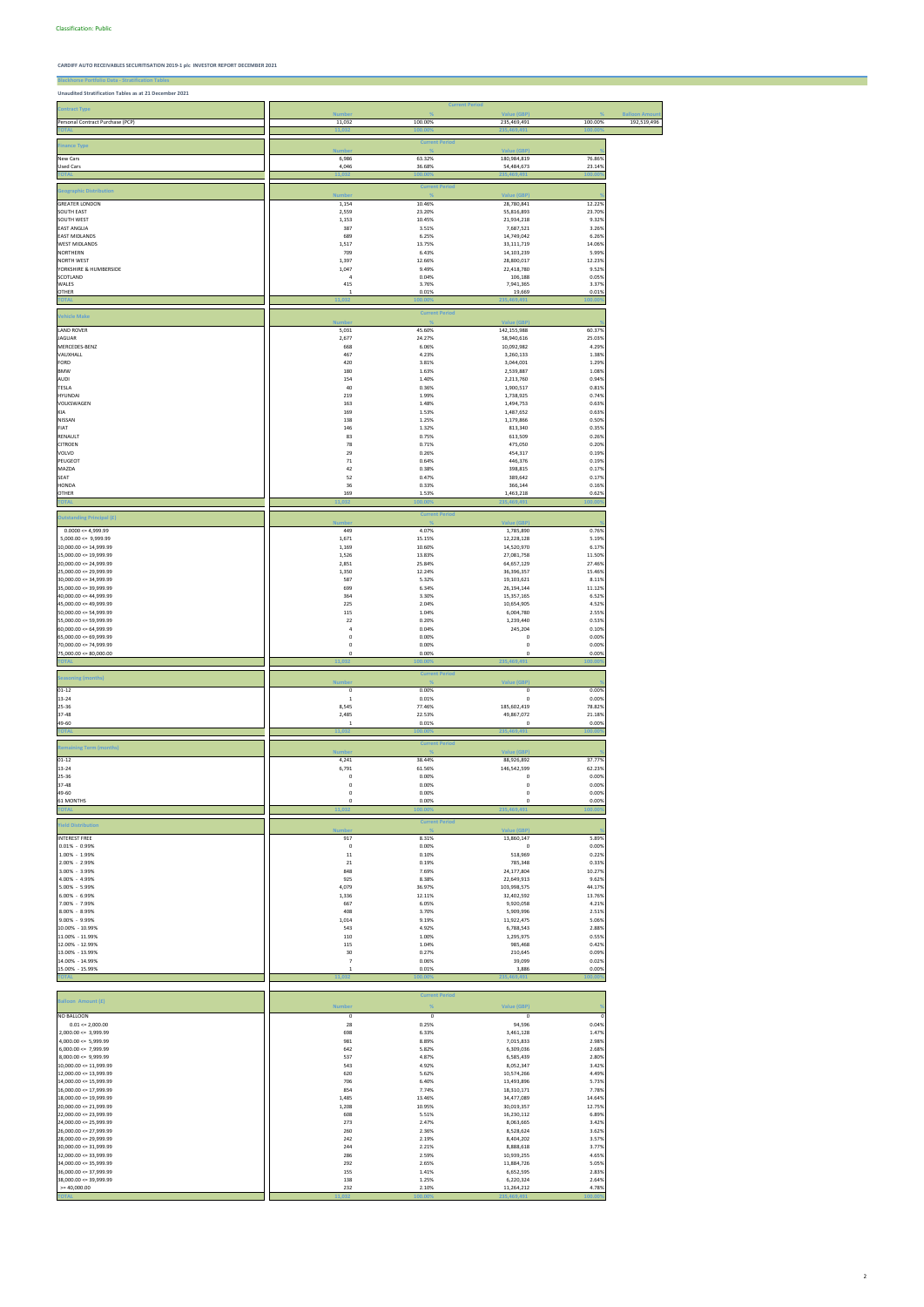**Blackhorse Portfolio Data - Stratification Tables**

## **Notes in Issue as at 17 January 2022**

**Ratings**

| Unaudited Stratification Tables as at 21 December 2021 - (cont'd) |               |         |                       |         |
|-------------------------------------------------------------------|---------------|---------|-----------------------|---------|
| PCP Balloon as a % of Original Balance                            |               |         | <b>Current Period</b> |         |
|                                                                   | <b>Number</b> | %       | Value (GBP)           | 0.02%   |
| $0.000 - 9.999$                                                   | 9             | 0.08%   | 52,505                |         |
| 9.999 - 19.999                                                    | 9             | 0.08%   | 69,992                | 0.03%   |
| 19.999 - 29.999                                                   | 138           | 1.25%   | 1,130,350             | 0.48%   |
| 29.999 - 39.999                                                   | 1,463         | 13.26%  | 15,523,739            | 6.59%   |
| 39.999 - 49.999                                                   | 2,667         | 24.18%  | 46,563,841            | 19.77%  |
| 49.999 - 59.999                                                   | 3,385         | 30.68%  | 81,597,767            | 34.65%  |
| 59.999 - 69.999                                                   | 2,140         | 19.40%  | 57,292,810            | 24.33%  |
| 69.999 - 79.999                                                   | 837           | 7.59%   | 23,109,933            | 9.81%   |
| 79.999 - 89.999                                                   | 233           | 2.11%   | 6,027,492             | 2.56%   |
| 89.999 - 99.999                                                   | 134           | 1.21%   | 3,584,717             | 1.52%   |
| 100.000                                                           | 17            | 0.15%   | 516,345               | 0.22%   |
| <b>TOTAL</b>                                                      | 11,032        | 100.00% | 235,469,491           | 100.00% |
|                                                                   |               |         |                       |         |
| PCP Quarter of Maturity Distribution                              |               |         | <b>Current Period</b> |         |
|                                                                   | <b>Number</b> | %       | Value (GBP)           |         |
| Q4 2021                                                           | 109           | 0.99%   | 1,880,772             | 0.80%   |
| Q1 2022                                                           | 610           | 5.53%   | 13,900,645            | 5.90%   |
| Q2 2022                                                           | 819           | 7.42%   | 19,241,811            | 8.17%   |
| Q3 2022                                                           | 1,182         | 10.71%  | 22,397,001            | 9.51%   |
| Q4 2022                                                           | 2,272         | 20.59%  | 47,654,833            | 20.24%  |
| Q1 2023                                                           | 2,508         | 22.73%  | 50,682,705            | 21.52%  |
| Q2 2023                                                           | 2,984         | 27.05%  | 66,426,491            | 28.21%  |
| Q3 2023                                                           | 548           | 4.97%   | 13,285,234            | 5.64%   |
| Q4 2023                                                           | 0             | 0.00%   | 0                     | 0.00%   |
| <b>Total</b>                                                      | 11,032        | 100.00% | 235,469,491           | 100.009 |
|                                                                   |               |         |                       |         |
|                                                                   |               |         | <b>Current Period</b> |         |
| <b>Distribution by Fuel Type</b>                                  | <b>Number</b> | %       | Value (GBP)           |         |
| PETROL                                                            | 3,426         | 31.06%  | 52,307,316            | 22.21%  |
| <b>DIESEL</b>                                                     | 7,383         | 66.92%  | 173,725,253           | 73.78%  |
| PETROL / LPG                                                      | 0             | 0.00%   | $\mathsf 0$           | 0.00%   |
| <b>ELECTRIC</b>                                                   | 105           | 0.95%   | 4,721,436             | 2.01%   |
| PETROL / BIO-ETHANOL                                              | 0             | 0.00%   | 0                     | 0.00%   |
| PETROL / CNG                                                      | 0             | 0.00%   | O                     | 0.00%   |
| PETROL / ELECTRIC HYBRID                                          | 17            | 0.15%   | 228,709               | 0.10%   |
| <b>RANGE EXTENDER</b>                                             | 10            | 0.09%   | 444,689               | 0.19%   |
| PETROL / PLUG-IN ELECTRIC HYBRID                                  | 86            | 0.78%   | 3,957,240             | 1.68%   |
| DIESEL / ELECTRIC HYBRID                                          | 5             | 0.05%   | 84,848                | 0.04%   |
|                                                                   |               |         |                       |         |
| DIESEL / PLUG-IN ELECTRIC HYBRID                                  | 0             | 0.00%   | 0                     | 0.00%   |
| <b>OTHER</b>                                                      | $\mathbf 0$   | 0.00%   | $\mathbf 0$           | 0.00%   |
| <b>TOTAL</b>                                                      | 11,032        | 100.00% | 235,469,491           | 100.00% |

### **Rating Triggers**

| <b>Series Name</b>                | <b>Class A</b>    | <b>Class B</b>         | <b>Class S</b>    | <b>Total</b>      |
|-----------------------------------|-------------------|------------------------|-------------------|-------------------|
| <b>Issue Date</b>                 | 04 December 2019  | 04 December 2019       | 04 December 2019  |                   |
| <b>ISIN</b>                       | XS2061883752      | XS2061883836           | N/A               |                   |
| <b>Stock Exchange Listing</b>     | LSE               | LSE                    | N/A               |                   |
| Rating at Issue - S&P/DBRS        | AAA / AAA (sf)    | A (sf) / AA (low) (sf) | Unrated           |                   |
| Current Rating - S&P/DBRS         | AAA / AAA (sf)    | AA (sf) / AAA (sf)     | Unrated           |                   |
| Currency                          | GBP               | GBP                    | GBP               | GBP               |
| Original Issue Size               | £424,000,000.00   | £76,260,000.00         | £109,810,000.00   | £610,070,000.00   |
| Note Factor                       | 0.11650823        | 1.00000000             | 1.00000000        | 0.38597127        |
| <b>Outstanding Amount (GBP)</b>   | £49,399,491.08    | £76,260,000.00         | £109,810,000.00   | £235,469,491.08   |
| <b>Final Maturity Date</b>        | 04 September 2025 | 04 September 2025      | 04 September 2025 |                   |
| Interest Rate (Fixed) applicable  | N/A               | N/A                    | 4.0%              |                   |
| Compounded Daily SONIA applicable | 0.15998%          | 0.15998%               | N/A               |                   |
| Margin                            | 0.63000%          | 2.250%                 | N/A               |                   |
| Interest Rate applicable          | 0.78998%          | 2.40998%               | N/A               |                   |
| <b>Balance Before Payment</b>     | £64,403,023.14    | £76,260,000.00         | £109,810,000.00   | £250,473,023.14   |
| <b>Principal Redemption</b>       | $-£15,003,532.06$ | £0.00                  | £0.00             | $-£15,003,532.06$ |
| <b>Balance After Payment</b>      | £49,399,491.08    | £76,260,000.00         | £109,810,000.00   | £235,469,491.08   |
| <b>Interest Amount Payable</b>    | £44,604.58        | £161,126.64            | £378,234.44       | £583,965.66       |

\* Will instead apply to Black Horse Limited (as Swap Counterparty) if at a later date it obtains the required ratings.

\*\* Applies as long as the Collateral Option applicable is "Strong"

| Counterparty                                                                                                                                 | Role                       | <b>Current Rating</b>                   |                                                                                                       | <b>Required Rating</b>                                                                                                 |                                                                                                  | <b>Consequences</b>                                                                                                                                                                                                                                                                                                                             |                | Met (Yes (Y)/No (N)) |
|----------------------------------------------------------------------------------------------------------------------------------------------|----------------------------|-----------------------------------------|-------------------------------------------------------------------------------------------------------|------------------------------------------------------------------------------------------------------------------------|--------------------------------------------------------------------------------------------------|-------------------------------------------------------------------------------------------------------------------------------------------------------------------------------------------------------------------------------------------------------------------------------------------------------------------------------------------------|----------------|----------------------|
|                                                                                                                                              |                            | <b>S&amp;P</b>                          | <b>DBRS</b>                                                                                           | <b>S&amp;P</b>                                                                                                         | <b>DBRS</b>                                                                                      |                                                                                                                                                                                                                                                                                                                                                 | <b>S&amp;P</b> | <b>DBRS</b>          |
| Lloyds Bank plc (LEI:<br>H7FNTJ4851HG0EXQ1Z70)                                                                                               | Account Bank               | Short term A-1; Long term A+            | AA; R-1 (middle); Stable trends                                                                       | Long term issuer rating below A                                                                                        | Long term issuer rating below<br>A or long term critical<br>obligations rating below A<br>(high) | Within 60 days from the downgrade below the<br>minimum rating open substitute accounts at a<br>suitable Qualified Institution and transfer all funds<br>standing to the credit of the accounts to the<br>substitute accounts.                                                                                                                   | Y              |                      |
| Lloyds Bank plc (LEI:<br>H7FNTJ4851HG0EXQ1Z70)                                                                                               | <b>Back Up Facilitator</b> | Short term A-1; Long term A+            | AA; R-1 (middle); Stable trends                                                                       | Long term issuer rating below BBB-                                                                                     | Long term issuer rating below<br>BBB (low)                                                       | The Servicer (with the assistance of the Back-Up<br>Facilitator) will appoint a back-up servicer                                                                                                                                                                                                                                                |                |                      |
|                                                                                                                                              |                            |                                         |                                                                                                       | Initial rating trigger: Long term issuer Initial rating trigger: Long term<br>rating of Swap Guarantor* below A-<br>** | issuer rating of Swap<br>Guarantor* below A                                                      | First trigger: Requirement for Swap Counterparty to<br>post collateral, or transfer rights and obligations to<br>a replacement swap provider, or obtain a guarantee<br>from a guarantor that satisfies the minimum rating<br>or take such other actions to maintain the rating of<br>the notes.                                                 |                |                      |
| Black Horse Limited (LEI:<br>2138008UXJZAK9L5PE86) / Lloyds Bank plc Swap Provider / Swap Guarantor<br>Guarantor (LEI: H7FNTJ4851HG0EXQ1Z70) |                            | N/A / Short term A-1; Long term<br>$A+$ | N/A / AA; R-1 (middle); Stable trends Subsequent rating trigger: Long term Subsequent rating trigger: | issuer rating of Swap Guarantor*<br>below BBB+**                                                                       | Long term issuer rating of<br>Swap Guarantor* below BBB                                          | Second trigger: Requirement for Swap Counterparty<br>to transfer rights and obligations to a replacement<br>swap provider, or obtain a guarantee from a<br>guarantor that satisfies the minimum rating or take<br>such other actions to maintain the rating of the<br>notes and to increase the amount of collateral<br>posted in the meantime. | $\vee$         |                      |

3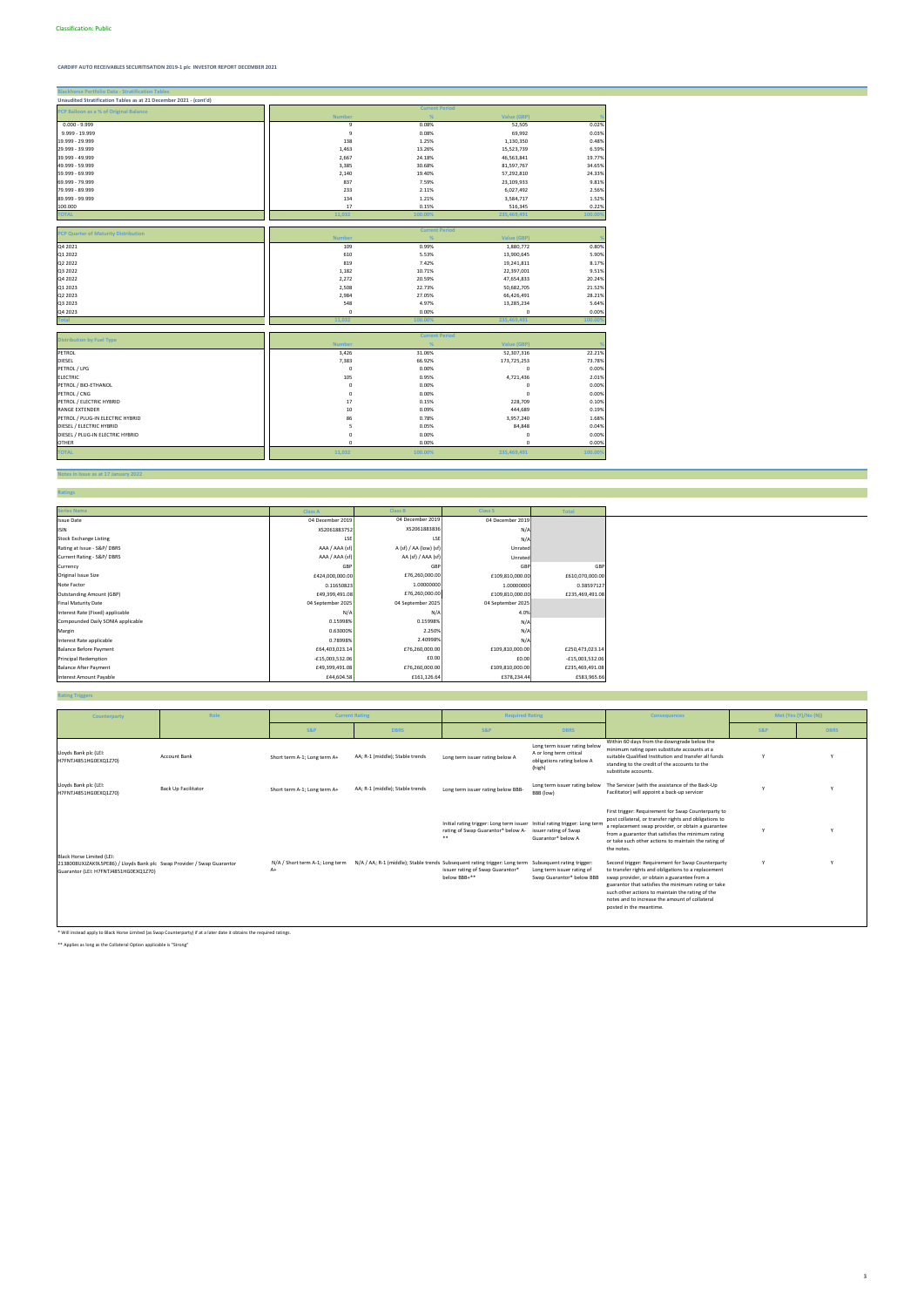**Non Rating triggers**

**Available Interest Collections**

| <b>Interest Collections</b>                                                                                             | 1,399,951.95    |
|-------------------------------------------------------------------------------------------------------------------------|-----------------|
| Recoveries                                                                                                              | 81.571.25       |
| Bank interest income/(expense) (on the Distribution Account and Liquidity Reserve Account)                              | (25.67)         |
| Income from Authorised Investments                                                                                      |                 |
| Amounts available from the Liquidity Reserve Fund                                                                       |                 |
| Remaining Interest Collections Shortfall (from available principal collections)                                         |                 |
| Amounts received from the Swap Counterparty (if any)                                                                    |                 |
| Amounts available to Issuer from the RV Top Up Reserve Account                                                          |                 |
| Any surplus following repurchase of final receivables related to the exercise of call options                           |                 |
| Any revenue collections that have not been applied on the immediately preceding IPD                                     |                 |
| Any interest element of repurchased receivables (e.g. MODAGs and any R&W buy-outs)                                      | 2,700.73        |
|                                                                                                                         |                 |
| Any Revenue Collections that have not been applied above                                                                |                 |
| <b>Total Available Interest Collections</b>                                                                             | 1.484.198.26    |
| <b>Application of Available Interest Collections</b>                                                                    |                 |
| <b>Total Available Revenue Collections</b>                                                                              | 1,484,198.26    |
|                                                                                                                         |                 |
| Retained Amount to issuer (profit)                                                                                      | (916.66)        |
| Amounts due (pro rata and pari passu) to:                                                                               |                 |
| the Security Trustee                                                                                                    |                 |
| the Trustee                                                                                                             |                 |
| Amounts due to Paying Agent & the Registrar                                                                             |                 |
| Amounts due to the Swap Counter Party                                                                                   | (54, 207.23)    |
| Amounts due to third party creditors for Issuers expenses (<=£20k)                                                      | (2,400.00)      |
| Amounts due to Transaction Parties (pro rata and pari passu)                                                            |                 |
| Amounts due to Cash Manager                                                                                             | (833.33)        |
| Amounts due to Servicer                                                                                                 | (196, 224.58)   |
| Amounts due to Corporate Servicer Provider                                                                              |                 |
| Amounts due to the Account Bank                                                                                         |                 |
| Amounts due to the RV Top Up Reserve Account Bank                                                                       |                 |
| Amounts due to Back-Up Facilitator                                                                                      |                 |
| Amounts due to Auditors and other professional advisors                                                                 |                 |
| Amounts due for Administrator Incentive Fee                                                                             |                 |
| Class A Note Interest                                                                                                   | (44, 604.58)    |
| Class B Note Interest                                                                                                   | (161, 126.64)   |
| Replenish Liquidity Reserve Fund to the Liquidity Reserve Fund Required Amount                                          |                 |
| Replenish Principal Deficiency Ledger                                                                                   | (103, 600.60)   |
| Payment of any shortfall of interest in respect of the RV Top Up Reserve Loan                                           | (9,702.69)      |
| Repayment of RV Top Up Reserve Loan in respect of any amounts drawn by the Issuer from the RV Top Up Reserve Fund       |                 |
| Class S Note Interest                                                                                                   | (378, 234.44)   |
| Swap Counterparty Subordinated amounts                                                                                  |                 |
| Other amounts owed by the Issuer under the transaction documents                                                        |                 |
| Interest due and payable to the Subordinated Loan Provider (in respect of Liquidity Reserve and Expense Loan only)      | (8, 134.27)     |
| Repayment of Principal on the Subordinated Loan to the Subordinated Loan Provider (in respect of the Expense Loan only) |                 |
| Deferred purchase price to the seller                                                                                   | (524, 213.25)   |
|                                                                                                                         |                 |
| <b>Total</b>                                                                                                            |                 |
| <b>Available Principal Collections</b>                                                                                  |                 |
| <b>Principal Collections</b>                                                                                            | 5,476,907.64    |
|                                                                                                                         | 8,868,730.54    |
| Unscheduled Principal Collections (Prepayments)                                                                         | 103,600.60      |
| Amounts credited from Principal Deficiency Ledger                                                                       |                 |
| Principal Collections not applied on immediately preceding IPD                                                          |                 |
| Principal element of any repurchased receivables (e.g. MODAGs and any R&W buy-outs)                                     | 554,293.28      |
| Any Principal Collections that have not been applied above                                                              |                 |
| Total                                                                                                                   | 15.003.532.06   |
|                                                                                                                         |                 |
| <b>Application of Available Principal Collections</b>                                                                   |                 |
| <b>Available Principal Collections</b>                                                                                  | 15,003,532.06   |
| Interest Collections Shortfall                                                                                          |                 |
| Class A Notes Principal Amount until paid in full                                                                       | (15,003,532.06) |
| Class B Notes Principal Amount until paid in full                                                                       |                 |
| Class S Notes Principal Amount until paid in full                                                                       |                 |
| Any remaining principal collections to the Available Interest Collections                                               |                 |
| Total                                                                                                                   |                 |
|                                                                                                                         |                 |
| <b>Liquidity Reserve Fund</b>                                                                                           |                 |
| Liquidity Reserve Fund Required Amount                                                                                  | 9.151.050.00    |
| Liquidity Reserve Fund Opening Balance                                                                                  | 9,151,050.00    |
| Net Credits/Debits on IPD                                                                                               |                 |
| <b>Closing Balance</b>                                                                                                  | 9,151,050.00    |
|                                                                                                                         |                 |

# **RV Top Up Reserve Fund**

| RV Top Up Reserve Required Amount at start of period                                                             | 42.563.269.86  |
|------------------------------------------------------------------------------------------------------------------|----------------|
| RV Top Up Reserve Drawn Amounts used as Available Interest Receipts in Period                                    |                |
| RV Top Up Reserve Drawn Amounts released to Subordinated Loan Provider to repay RV Top Up Reserve Loan in Period | (2.134.175.67) |
| <b>Closing Balance</b>                                                                                           | 40.429.094.19  |
|                                                                                                                  |                |

| Event                              | <b>Test</b>                                                                                                                                                                                                                                                                                                                                                                                                                                                                                                                                                                                                                                                                                                                                                                                                                                                                                                                                                                                                                                                                                                                                                                                                    | <b>Consequence</b>                                                                                                                                                                                                                                                                             | <b>Occurrence</b> |
|------------------------------------|----------------------------------------------------------------------------------------------------------------------------------------------------------------------------------------------------------------------------------------------------------------------------------------------------------------------------------------------------------------------------------------------------------------------------------------------------------------------------------------------------------------------------------------------------------------------------------------------------------------------------------------------------------------------------------------------------------------------------------------------------------------------------------------------------------------------------------------------------------------------------------------------------------------------------------------------------------------------------------------------------------------------------------------------------------------------------------------------------------------------------------------------------------------------------------------------------------------|------------------------------------------------------------------------------------------------------------------------------------------------------------------------------------------------------------------------------------------------------------------------------------------------|-------------------|
| <b>Servicer Termination Events</b> | (a) the Servicer fails to direct (or to procure the direction of) any movement of Collections, and such failure has<br>continued un-remedied for a period of 5 Business Days, unless: (i) the failure was caused by an event outside the<br>Servicer's control and does not continue for more than 10 Business Days; or (ii) the failure relates to an amount no<br>greater than 0.05% of the aggregate Principal Amount Outstanding of all Notes and does not continue for more than 90<br>days after such failure; or<br>(b) the Servicer (i) fails to observe or perform any of its covenants and obligations and such failure results in a material<br>adverse effect on the Purchased Receivables and continues un-remedied for a period of 60 days or (ii) fails to maintain<br>its FSMA authorisation or any other regulatory licence or approval required and such failure continues un-remedied for a<br>period of 60 days; or<br>(c) the occurrence of an Insolvency Event in relation to the Servicer; or<br>(d) any of the warranties given by the Servicer prove to be untrue, incomplete or inaccurate and such default (if capable<br>of remedy) continues un-remedied for a period of 60 days. | Termination of appointment of Servicer.                                                                                                                                                                                                                                                        | N                 |
| Cash Manager Termination Event     | (a) default is made by the Cash Manager in the payment due and payable by it and such default continues un-remedied Termination of the appointment of the Cash Manager.<br>for a period of 5 Business Days; or<br>(b) default is made by the Cash Manager in the performance or observance of any of its other covenants and obligations<br>and such default continues un-remedied for a period of 60 days; or<br>(c) an Insolvency Event with respect to the Cash Manager occurs; or<br>(d) a FATCA Deduction is imposed on any payment made by the Cash Manager, which cannot be avoided by reasonable<br>measures.                                                                                                                                                                                                                                                                                                                                                                                                                                                                                                                                                                                          |                                                                                                                                                                                                                                                                                                | N                 |
| <b>Perfection Events</b>           | (a) the Seller (or the Servicer on behalf of the Seller) fails to pay any sum due from it to the Issuer within 5 Business Days, A number of perfection acts may occur, including:<br>and such failure is not remedied within the earlier of 10 Business Days; or<br>(b) the Seller being required to perfect the Issuer's legal title to the Purchased Receivables by an order of a court of<br>competent jurisdiction or by any regulatory authority of which the Seller is a member or any organisation with whose<br>instructions it is customary for the Seller to comply; or<br>(c) it becoming necessary by law to perfect the Issuer's legal title to the Purchased Receivables; or<br>(d) the Seller calling for perfection by serving notice in writing to that effect on the Issuer and the Security Trustee; or<br>(e) the occurrence of an Insolvency Event in respect of the Seller; or<br>(f) the occurrence of a Severe Deterioration Event in respect of the Seller; or<br>(g) it becoming necessary for enforcement of the Issuer's rights.                                                                                                                                                   | (a) Customers being notified of the sale of the Purchased Receivables<br>to the Issuer;<br>(b) legal title to the Portfolio being transferred to the Issuer; and<br>(c) Customers being directed to pay amounts outstanding in respect<br>of the Purchased Receivables directly to the Issuer. | N                 |
| <b>Events of Default</b>           | (a) the Issuer fails to pay interest due on Notes of the Controlling Class within 5 business days of its due date;<br>(b) the Issuer fails to pay the principal amount of a Class of Notes in full on its Final Legal Maturity Date;<br>(c) the Issuer breaches its obligations and such breach has a Material Adverse Effect and is (a) incapable of remedy or (b)<br>if capable of remedy, remains un-remedied for 60 calendar days;<br>(d) the Security granted becoming void, unenforceable or ineffective; and<br>(e) an Insolvency Event regarding the Issuer.                                                                                                                                                                                                                                                                                                                                                                                                                                                                                                                                                                                                                                           | The Notes may be declared immediately due and payable.                                                                                                                                                                                                                                         | N                 |
| Change of Control Event            | 51 per cent. or more of the issued share capital of the Servicer is no longer held beneficially by a member of the Lloyds<br><b>Banking Group</b>                                                                                                                                                                                                                                                                                                                                                                                                                                                                                                                                                                                                                                                                                                                                                                                                                                                                                                                                                                                                                                                              | The Servicer (with the assistance of the Back-Up Facilitator) will<br>appoint a back up servicer.                                                                                                                                                                                              | N                 |

| Principal Deficiency Ledger * |              |
|-------------------------------|--------------|
| Opening Balance               |              |
| Debit                         | 103,600.60   |
| Credit                        | (103,600.60) |
| <b>Closing Balance</b>        |              |

\*Applicable first to the Class S Note Sub-PDL until the debit balance on such sub-ledger equals the Principal Amount outstanding of the Class S Notes, then the Class B Note Sub-PDL until the debit balance on such sub-ledge